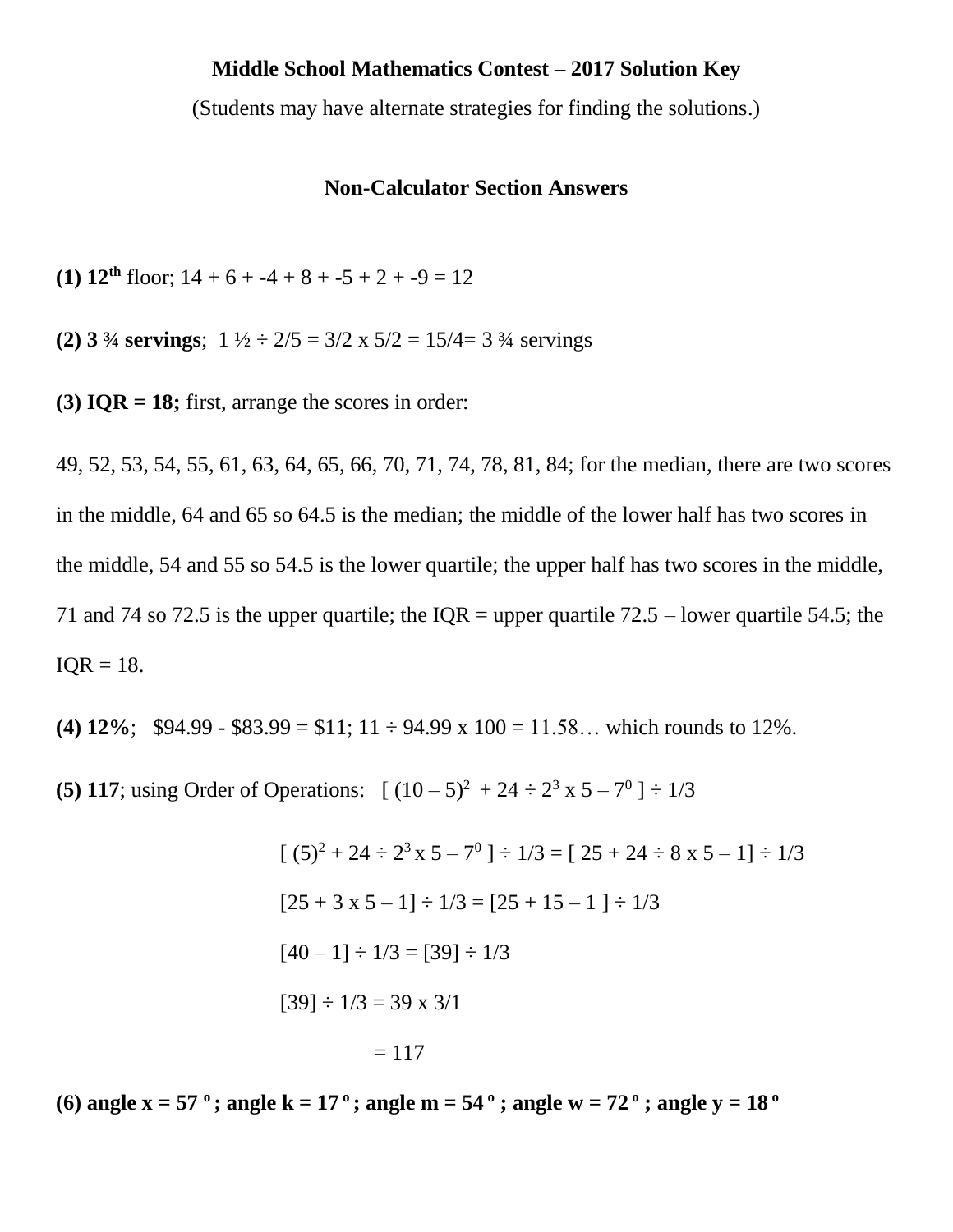**(7) (a)**The greatest number of bracelets is **15**; find the greatest common factor of 75 and 90 which is 15; **(b)** for the beads of each type:  $75 \div 15 = 5$  gemstones and  $90 \div 15 = 6$  crystals.

**(8) -39**; substitute  $r = 3$ ,  $w = 5$ , and  $h = -4$  in the expression:

$$
[(w - r)^{2} + rh] \div h/r
$$
  
\n
$$
[(-5 - 3)^{2} + 3(-4)] \div -4/3
$$
  
\n
$$
[(-8)^{2} + -12] \div -4/3
$$
  
\n
$$
[64 + -12] \div -4/3
$$
  
\n
$$
[52] \div -4/3 = 52 \times -3/4
$$
  
\n
$$
= -39
$$

**(9)**  $x < 7$ **;**  $-3x + 5 > -16$ ;  $-3x > -21$ ;  $x < 7$ ; for the graph, the domain on x is all Real numbers.  $-8$  -7 -6 -5 -4 -3 -2 -1 0 1 2 3 4 5

**(10) 86 2/3 ft. or 86.67 ft.**; set up a proportion such as  $26/18 = x/60$  where x is the height of the apartment building; simplify 26/18 to 13/9;  $13/9 = x/60$ ;  $9x = 13(60)$ ;  $9x = 780$ ;  $x = 780/9$ ;  $x = 86\frac{2}{3}$  ft. or 86.67 ft.

**(11)**  $y = \frac{1}{2}x + 14$ **;** W(-6, 11) and D(8, 18); find the slope:  $(18 - 11) \div (8 - 11)$ -  $6) = 7/14$  which simplifies to 1/2; substitute the coordinates of point W in the equation  $y = \frac{1}{2}x + b$ :  $11 = \frac{1}{2}(-6) + b$ ;  $11 = -3 + b$ ;  $b = 14$ ; the equation is  $y = \frac{1}{2}x + 14$ .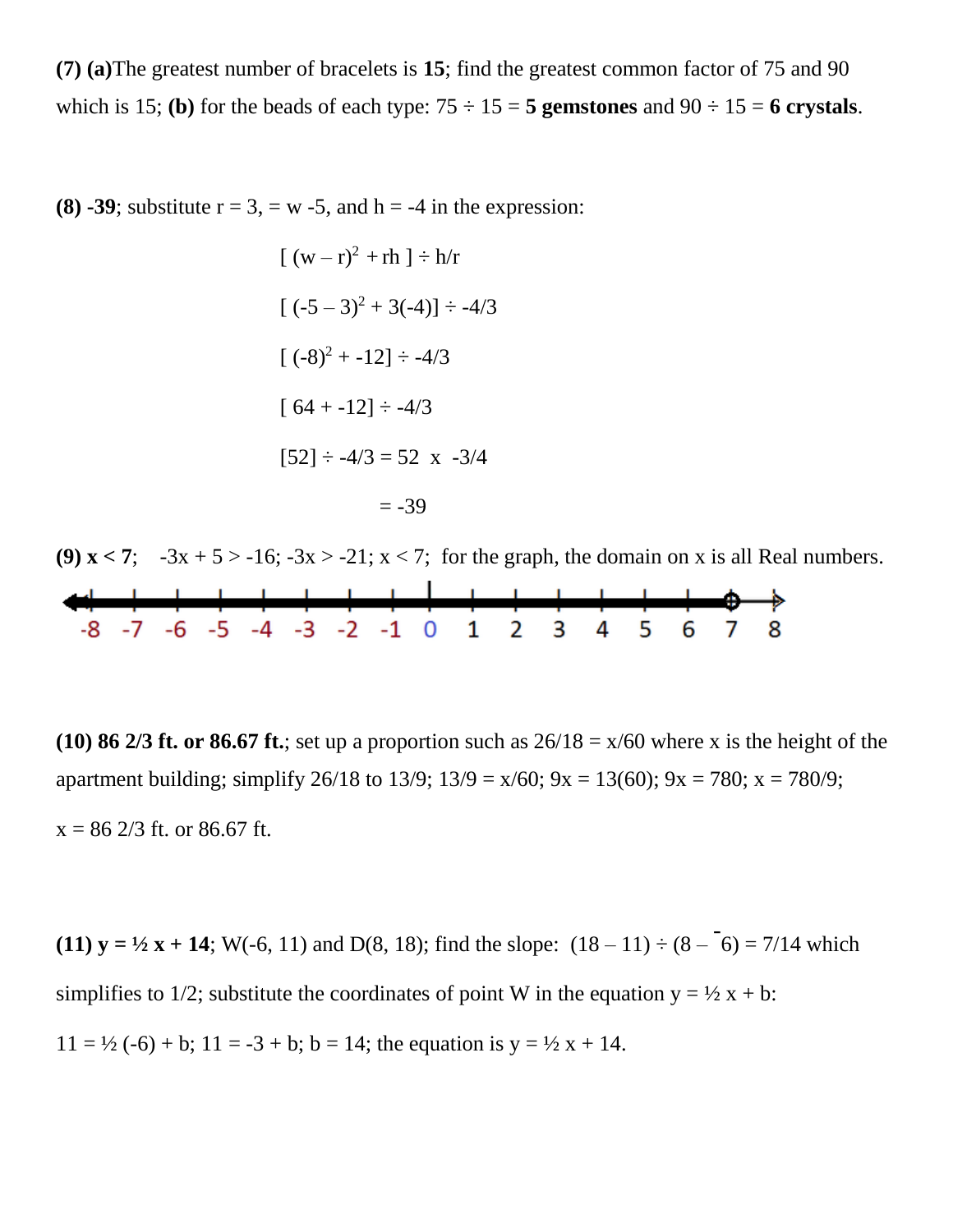**(12) 2.4 hrs. or 2 hrs. 24 minutes**; Isabella paints at a rate of 1/6 of the deck per hr., Elizabeth paints at a rate of  $1/4$  of the deck per hr. Together they paint at  $1/6 + 1/4 = 5/12$ . Use proportion  $5/12 = 1/t$  where t is the total time together. Solve for t: t = 12/5, t = 2.4 and .4 of 60 minutes is 24 minutes. Algebraically,  $1/6$  t +  $1/4$  t = 1; multiply both sides by 24:  $4t + 6t = 24$ ;  $10t = 24$ ;  $t =$ 2.4 hrs. or 2 hrs. 24 minutes.

**(13)** (a) The total is  $720^{\circ}$ ;  $(n-2) 180^{\circ}$ ;  $(4)(180) = 720^{\circ}$ ; (b) Individual angle measure is 120<sup>o</sup>; 720/6 = 120<sup>o</sup>.

**(14)** (a) line **d**; (b) lines **b** and **f**; (c) slope =  $\frac{1}{2}$  (d) line **e**; (e) line **c**; (f) line **a** 

## **Calculator Section Answers**

**(15) MAD = 9**; the sum of the bagels for ten days is 1,340 and dividing by 10, the mean is 134 bagels; find the absolute value of the difference between the mean and each bagel amount;  $(0 + 20 + 12 + 7 + 5 + 7 + 22 + 9 + 4 + 4)/10$ ;  $90/10 = 9$ .

**(16) 22 visits**; let x = the number of visits;  $$80.00 + $8.75x = $12.50x$ ;  $80.00 = 3.75x$ ;  $80/3.75 = x$ ;  $x = 21.3$  visits but you can't do a fractional part of a visit so the answer must be rounded up to 22 visits. (Students may have used charts or graphs to find the answer.)

**(17)**  $\mathbf{v} = 5/4 \mathbf{x} + 9/2$ ; also accept answers such as  $\mathbf{v} = 1.25 \mathbf{x} + 4.5$  or other equivalent equations. In the original equation, the slope was -4/5; a line perpendicular to the given line has a slope of 5/4 because the product of the two slopes is always -1; substitute the coordinates of either point into y =  $5/4$  x + b in order to find b;  $-3 = 5/4$  (-6) + b;  $-12 = -30 + 4$ b;  $18 = 4$ b; so  $b = 18/4$  or 9/2 or 4.5.